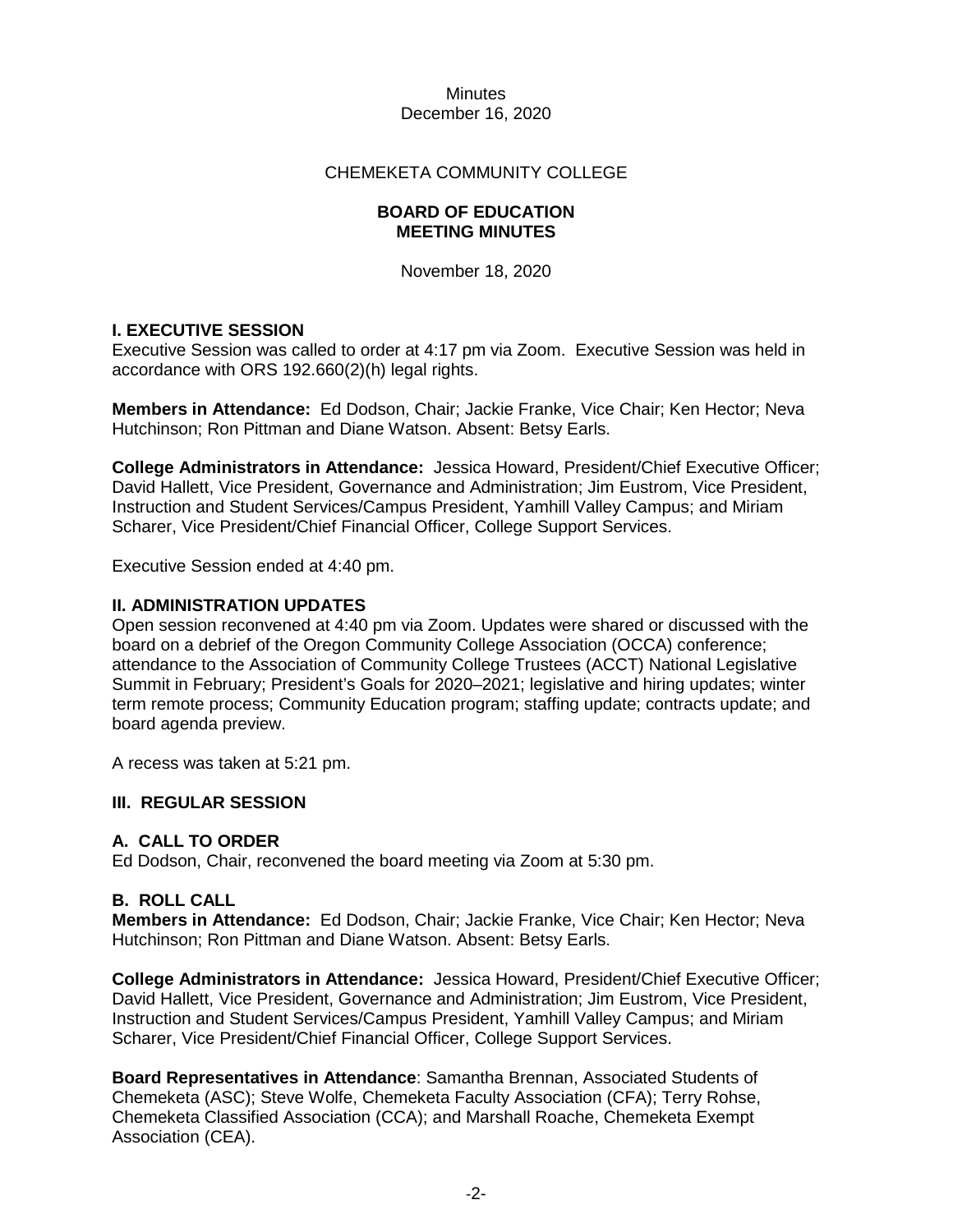Meeting Minutes Chemeketa Board of Education November 18, 2020 Page 2

# **C. COMMENTS FROM THE AUDIENCE**

None

# **D. APPROVAL OF MINUTES**

Ken Hector moved and Diane Watson seconded a motion to approve the minutes of October 21, 2020.

The motion CARRIED.

# **E. REPORTS**

# **Reports from the Associations**

Samantha Brennan, ASC coordinator, said the report stands as written. Samantha mentioned the last event for fall term has been completed, and it went well. Ken Hector gave kudos to Samantha and Antonio Martinez for doing a good job representing Chemeketa at the legislative meetings. The board applauded their good work.

Steve Wolfe, Chemeketa Faculty Association (CFA), had two report updates. The bargaining team is set to go for January, and Chris Nord, full-time faculty and vice president for CFA, will be the chair. The bargaining team member names will be added to the December report. Also, Steve mentioned the Oregon Department of Corrections (DOC) reversed their decision to end the ABE/GED and ESOL contracts with community colleges. It will be different than before, but most faculty and staff positions will be retained. Steve thanked everyone involved in this effort.

Terry Rohse, Chemeketa Classified Association, said the classified report stands as written with one change. Reshone Dean moved to the Apprenticeship department, not program. Terry Rohse thanked the administration for all of their efforts and amazing work in reducing employee layoffs by moving employees into open positions needing to be filled.

Marshall Roache, Chemeketa Exempt Association, said the exempt report stands as written. Marshall noted Celia Nunez, Interim Executive Director of the Chemeketa Center for Business & Industry (CCBI) was selected as a candidate for Oregon Executive Leadership Academy (OELA) and is starting her second session tomorrow.

# **Reports from the College Board of Education**

Ken Hector attended legislative meetings via Zoom with Representatives Teresa Alonso Leon, and Brian Clem, quarterly Cities, County and Schools breakfast meeting, two Vice President of Student Affairs interviews, and the OCCA virtual conference.

Neva Hutchinson attended a Zoom legislative meeting with Representative Teresa Alonso Leon, two Vice President of Student Affairs interviews, quarterly Zoom meeting with Jessica, the OCCA virtual conference, and the Oregon Business Plan meeting.

Ron Pittman attended the Oregon Community College Association (OCCA) virtual conference, two Vice President of Student Affairs interviews, and met with Paul Davis and Danielle Hoffman for an update on the Yamhill Valley Campus (YVC).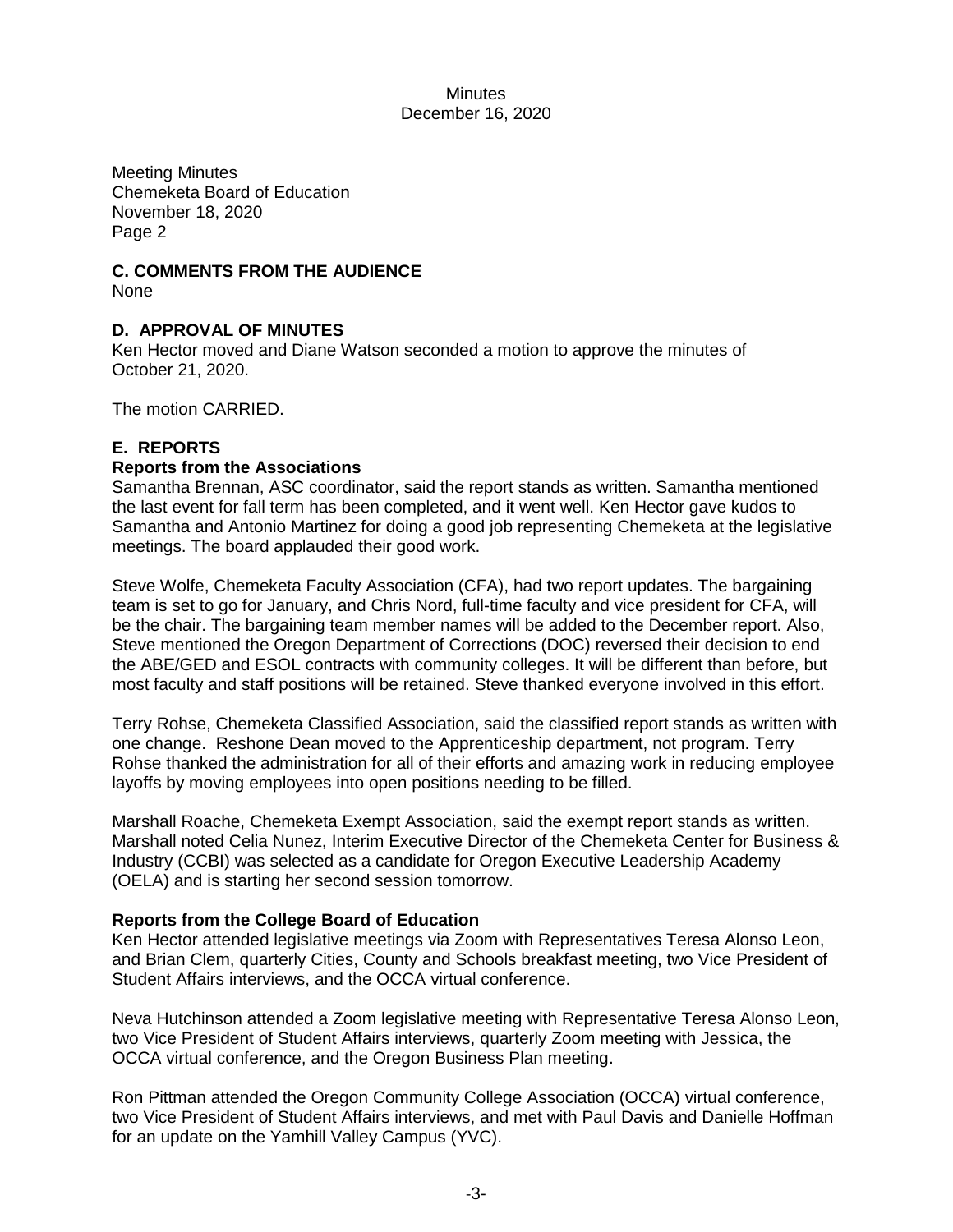Meeting Minutes Chemeketa Board of Education November 18, 2020 Page 3

Jackie Franke attended legislative meetings via Zoom with Representatives Teresa Alonso Leon and Brian Clem, computer training, agenda review with Ed Dodson, two Vice President of Student Affairs interviews, Council of Governments (COG) annual meeting planning session, meeting with Diane McLaran to discuss community relations, the OCCA virtual conference, and participated in the COG Executive Director search.

Diane Watson attended two Vice President of Student Affairs interviews and the OCCA virtual conference.

Ed Dodson attended two Vice President of Student Affairs interviews, two Oregon Business Plan sessions, OCCA virtual conference, agenda review, an OCCA legislative committee, a Salem Chamber webinar, and the SEDCOR Forum.

# **F. INFORMATION**

Jim Eustrom called out two items that weren't on the agenda that occurred this week.

Jim recognized Layli Liss, associate dean of the Center for Academic Innovation, and staff for putting on a successful virtual Sara Varnum Institute for part-time faculty. There were over 50 attendees from Chemeketa and 22 from around the state attending. Also, Jim thanked Steve Wolfe for an outstanding job on the program review for geography this week.

#### **Suspension of Health Information Management Program**

Jim Eustrom introduced Marshall Roache, interim executive dean of Career and Technical Education, and Sandi Kellogg, dean of Health Sciences, who shared the proposal to suspend the Health Information Management (HIM) program.

Sandi Kellogg shared several slides that spoke to the challenges the program is going through and stated this is a temporary suspension while working through COVID issues, practicum placements, curriculum revisions, and discussions regarding what the program should look like when it comes back on board. Ed Dodson asked if this was a family wage income job. Sandi said it was because of the accreditation process. Sandi added when the students in this program are finished, they can sit for the national exam. However, due to everything changing to remote delivery in this career field and the COVID shutdown, the program needs to make updates and changes. Marshall Roache mentioned even though there are challenges facing the program, this is an opportunity to come out stronger with a re-designed program to serve the students and industry better.

Ed Dodson asked when the new program would start. Sandi said the program can be put on hold for two years. Diane Watson asked if there are students in the pipeline and if they can sit for the exam without having to meet the new requirements. Sandi replied the class that is graduating in the spring will not have to meet the new requirements. Ken Hector asked about workforce demand for these types of positions. Sandi said employers are reaching out to let Chemeketa know they need people specifically for coding, data entry, and a variety of other positions. Part of the review of the program is determining if one to two-year certificates, specific to job-related work will meet workforce needs.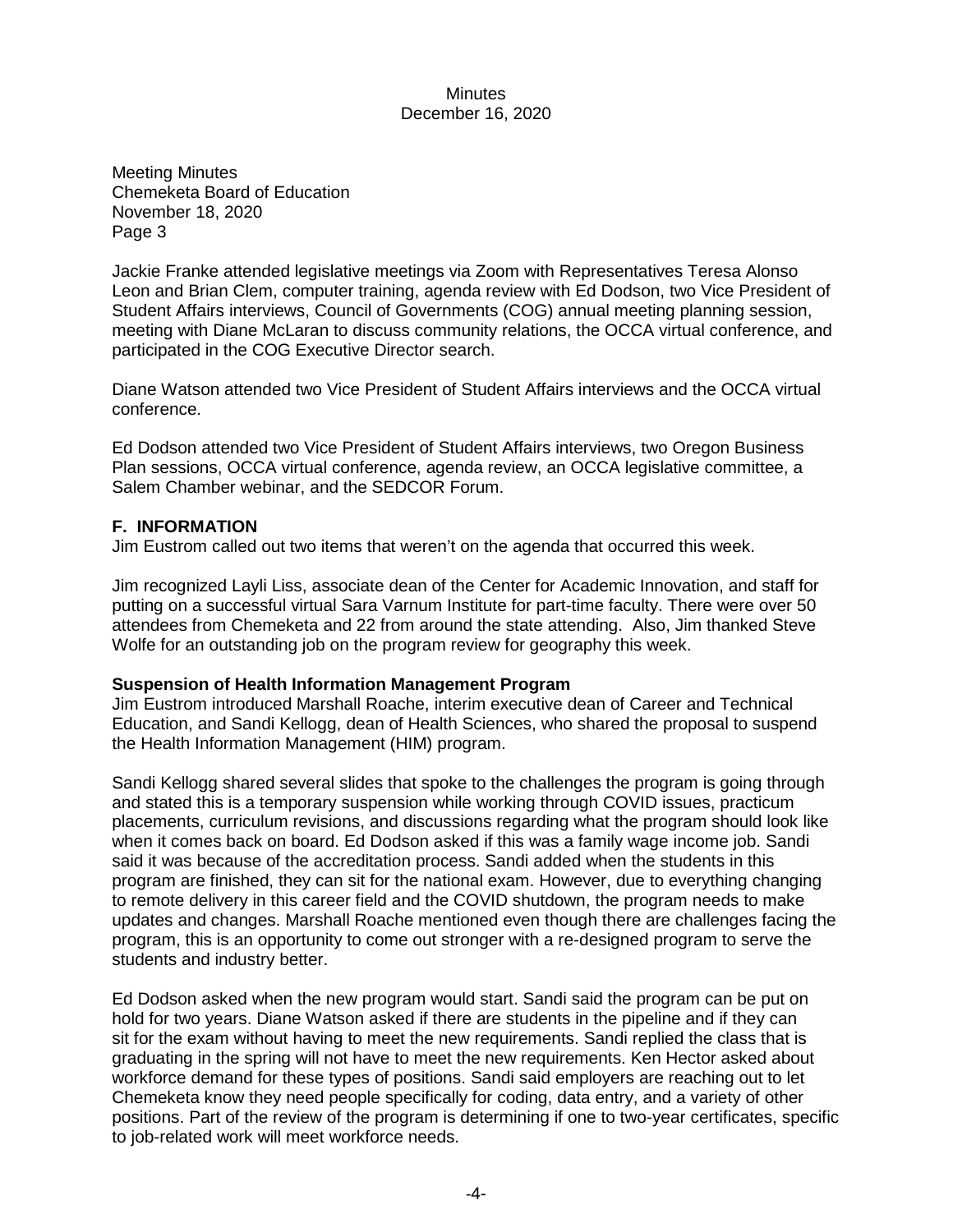Meeting Minutes Chemeketa Board of Education November 18, 2020 Page 4

# **G. STANDARD REPORTS**

# **Personnel Report**

David Hallett said the report stands as written. David mentioned the report reflects a total of 13 hires, which may seem like a lot of activity during these budgetary times, but there was a lot of strategic work to make these hires and position changes possible. Employee jobs affected through reduction in force were matched with open vacant positions, grant-funded positions were filled to comply with grant terms, some position changes are current employees shifting to new roles in the college, and positions that deemed critical were filled.

# **Budget Status Report**

Miriam Scharer referred to the Statement of Resources and Expenditures and said tuition and fee revenue is lower than this time last year based on percentage of budget. Referring to the Budget Status Report, personnel expenditures are lower than this time last year due to vacant and held positions, and lower travel costs due to the college's restrictions on travel during the pandemic. However, insurance premiums are significantly higher than last year as shared during last month's board workshop. Overall, expenses are lower as a percentage of budget than this time last year. There was nothing significant to report on the Status of Investments.

#### **Capital Projects Report**

Rory Alvarez said the report stands as written. Rory mentioned the Diesel program should be wrapped up by the end of December and the Agricultural Complex shortly thereafter.

#### **Chemeketa Community College COVID-19 Health and Safety Plan**

John McIlvain, emergency and risk manager, noted there are no significant changes to the Chemeketa Community College COVID-19 Health and Safety Plan. However, a handful of events has the college assessing the impact to the plan. The governor's two-week freeze to stop the rapid spread of COVID-19 went into effect today. The Higher Education Coordinating Commission (HECC) believes that higher education institutions appear to be largely exempted from the new restrictions, but all activities not involving instruction must adhere to the corresponding business sector.

The Oregon Occupational Health and Safety Administration (OSHA) released its new Temporary Rule addressing COVID-19, which went into effect on Monday, November 16, 2020, and is expected to remain in effect until May 4, 2021. John shared some notable highlights. John and Regalada Lombardi, risk management coordinator, conducted an initial assessment of the OSHA Temporary Rule impact on the college and the COVID-19 Health and Safety Operational Plan, and the college is well on the way to accomplishing all of the requirements before the due dates. John stated the mandated COVID-19 Health and Safety Operational Plan is a workable plan that meets requirements established by the OSHA Temporary Rule.

Ed Dodson thanked John for his tremendous work effort. On a different note, Ken Hector thanked John for his outstanding leadership on the veteran's program that was put on to honor Chemeketa veterans.